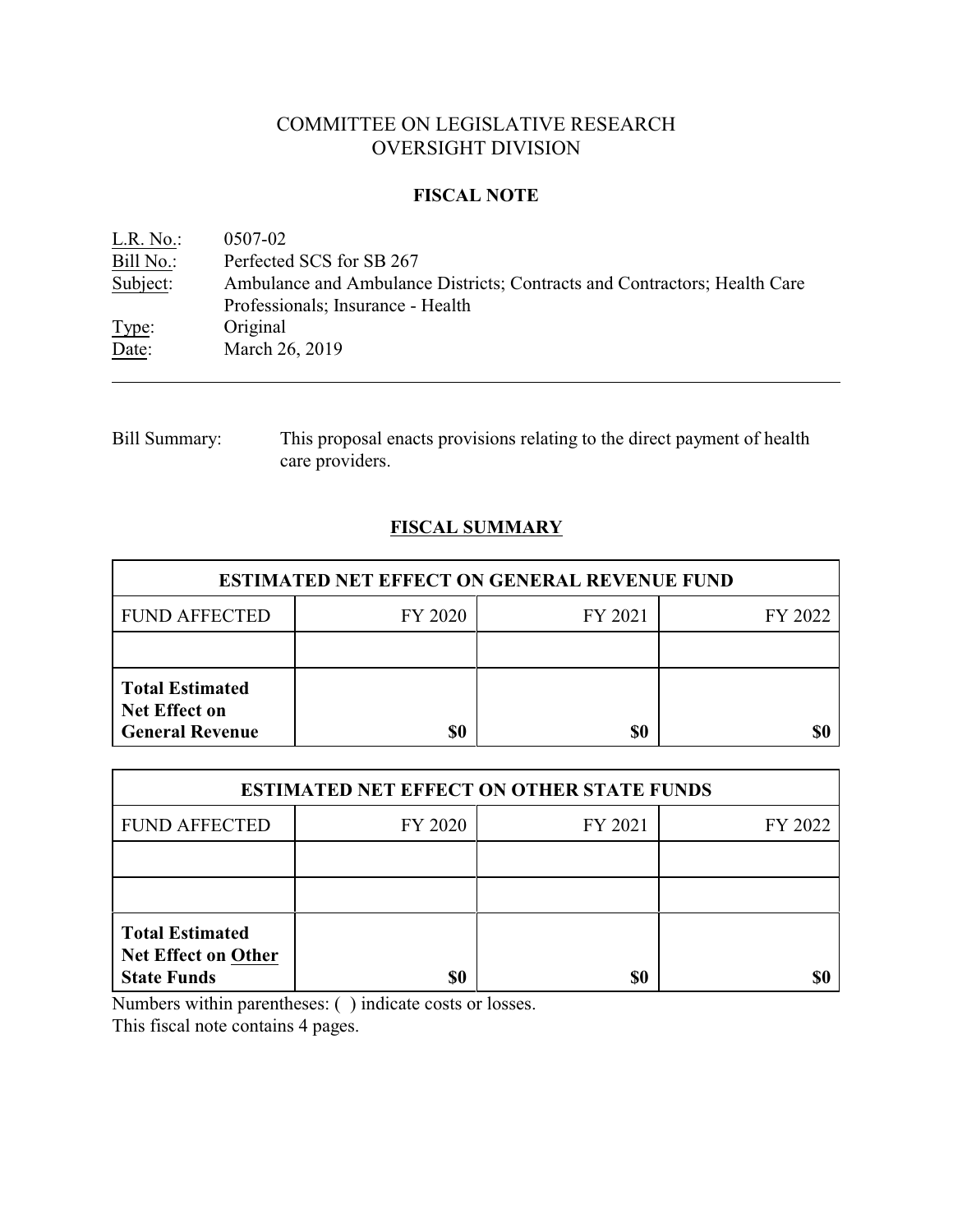L.R. No. 0507-02 Bill No. Perfected SCS for SB 267 Page 2 of 4 March 26, 2019

| <b>ESTIMATED NET EFFECT ON FEDERAL FUNDS</b> |         |         |         |  |
|----------------------------------------------|---------|---------|---------|--|
| <b>FUND AFFECTED</b>                         | FY 2020 | FY 2021 | FY 2022 |  |
|                                              |         |         |         |  |
|                                              |         |         |         |  |
| <b>Total Estimated</b><br>Net Effect on All  |         |         |         |  |
| <b>Federal Funds</b>                         | \$0     | \$0     | SI      |  |

| <b>ESTIMATED NET EFFECT ON FULL TIME EQUIVALENT (FTE)</b>    |         |         |         |  |
|--------------------------------------------------------------|---------|---------|---------|--|
| <b>FUND AFFECTED</b>                                         | FY 2020 | FY 2021 | FY 2022 |  |
|                                                              |         |         |         |  |
|                                                              |         |         |         |  |
| <b>Total Estimated</b><br><b>Net Effect on</b><br><b>FTE</b> |         |         |         |  |

 $\Box$  Estimated Net Effect (expenditures or reduced revenues) expected to exceed \$100,000 in any of the three fiscal years after implementation of the act.

| <b>ESTIMATED NET EFFECT ON LOCAL FUNDS</b> |         |         |         |
|--------------------------------------------|---------|---------|---------|
| <b>FUND AFFECTED</b>                       | FY 2020 | FY 2021 | FY 2022 |
| Local Government                           | \$0     | \$0     | \$0     |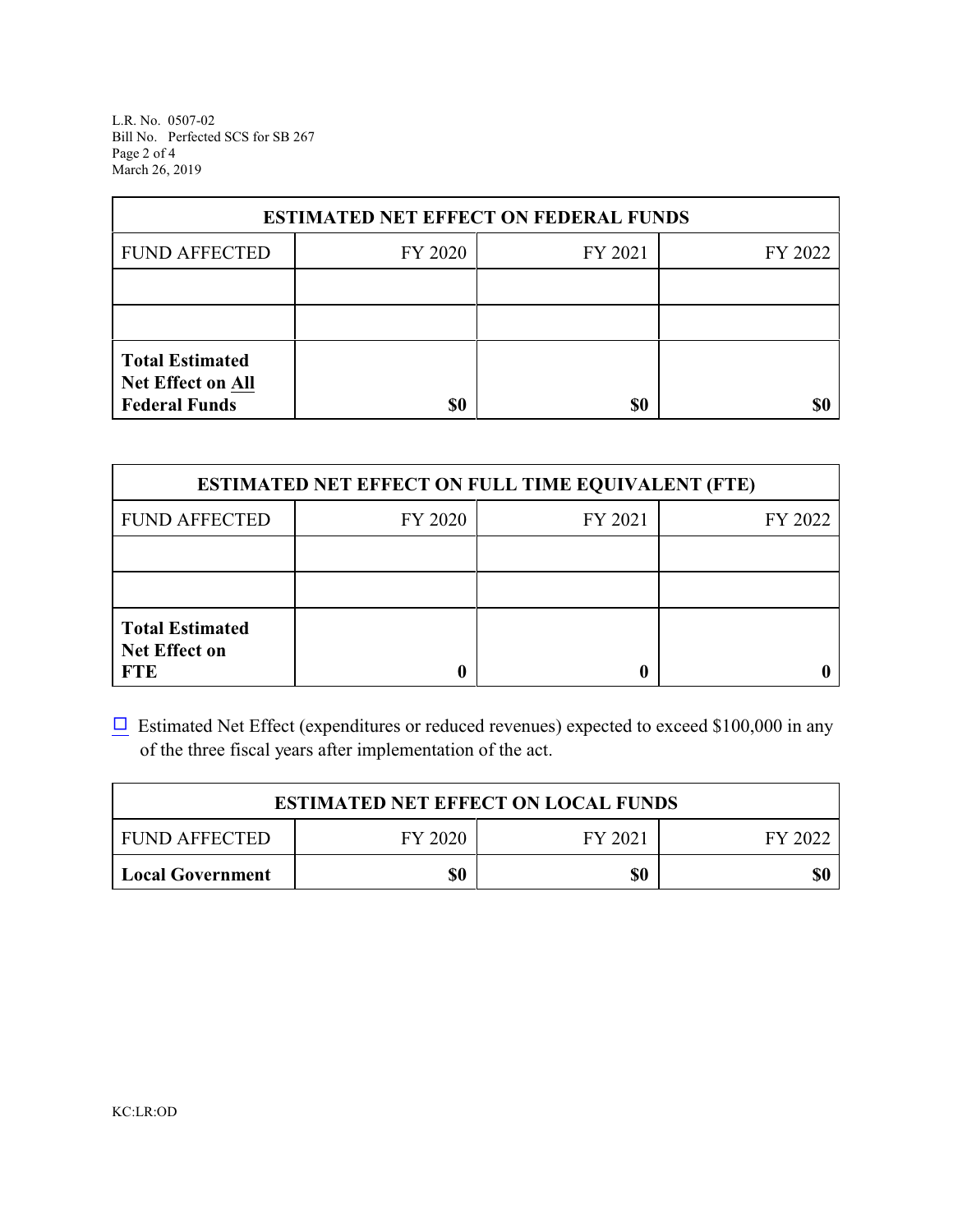L.R. No. 0507-02 Bill No. Perfected SCS for SB 267 Page 3 of 4 March 26, 2019

#### **FISCAL ANALYSIS**

#### ASSUMPTION

Officials from the **Department of Insurance, Financial Institutions and Professional Registration**, the **Department of Health and Senior Services**, the **Missouri Consolidated Health Care Plan**, the **Department of Transportation**, the **Department of Social Services** and the **Missouri Department of Conservation** each assume the proposal will have no fiscal impact on their respective organizations.

Officials from the **Office of Administration** defer to the Missouri Consolidated Health Care Plan to estimate the fiscal impact of the proposed legislation on their respective organization.

Officials from the **Department of Public Safety** - **Missouri Highway Patrol** defer to the Department of Transportation to estimate the fiscal impact of the proposed legislation on their respective organization.

**Oversight** notes that the above mentioned agencies have stated the proposal would not have a direct fiscal impact on their organization. Oversight does not have any information to the contrary. Therefore, Oversight will reflect a zero impact on the fiscal note.

| FISCAL IMPACT - State Government | FY 2020<br>$(10 \text{ Mo.})$ | FY 2021    | FY 2022                       |
|----------------------------------|-------------------------------|------------|-------------------------------|
|                                  | $\underline{\underline{\$0}}$ | <u>\$0</u> | $\underline{\underline{\$0}}$ |
| FISCAL IMPACT - Local Government | FY 2020<br>$(10 \text{ Mo.})$ | FY 2021    | FY 2022                       |
|                                  | <u>\$0</u>                    | <u>\$0</u> | <u>\$0</u>                    |

#### FISCAL IMPACT - Small Business

No direct fiscal impact to small businesses would be expected as a result of this proposal.